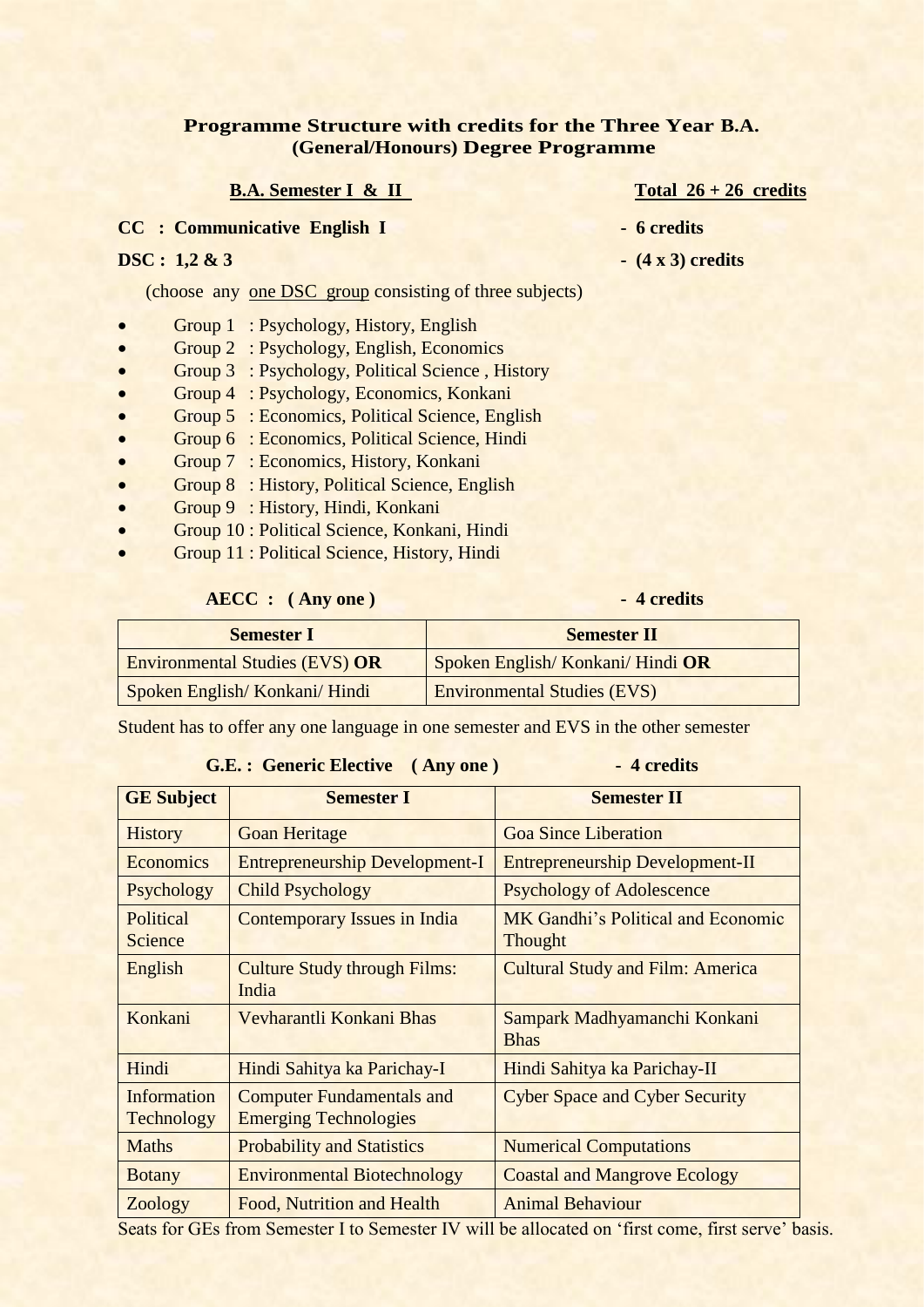### **B.A. Semester III & IV** Total 24 + 24 credits

### **CC : English / Hindi / Konkani (Any one) - 4 credits**

**DSCs :** same DSC group offered in semester I & II - (4 x 3) credits

#### **SEC :** (Any one) 4 credits

- 
- 

| <b>SEC Subject</b>   | <b>Semester III</b>                  | <b>Semester IV</b>                           |
|----------------------|--------------------------------------|----------------------------------------------|
| <b>Economics</b>     | <b>Financial Economics</b>           | <b>Financial Economics II</b>                |
| Psychology           | <b>Stress Management</b>             | <b>Psychology and Life Adjustment</b>        |
| Political<br>Science | <b>Leadership Skills in Politics</b> | <b>Public opinion and Survey</b><br>Research |
| English              | <b>English for competitive Exams</b> | <b>Media and Communication skills</b>        |
| Konkani              | Film Aswadan                         | <b>Film Nirmiti Parichay</b>                 |
| Hindi                | Sambhashan Kala                      | Samachar Sankalan aur lekhan                 |

### G.E.: (Generic Elective (Any one) 4 credits

| <b>GE Subject</b>    | <b>Semester III</b>                      | <b>Semester IV</b>                      |  |  |
|----------------------|------------------------------------------|-----------------------------------------|--|--|
| <b>History</b>       | <b>Indian Culture and Heritage</b>       | <b>History of World Religions</b>       |  |  |
| Economics            | Demography and population Studies -      | Demography and population<br>Studies-II |  |  |
| Psychology           | <b>Psychology of Gender And Identity</b> | <b>Psychology and Media</b>             |  |  |
| Political<br>Science | <b>Introduction to Human Rights</b>      | Women's Movement and<br>Empowerment     |  |  |
| English              | <b>Travel Writing</b>                    | Media and communication skills          |  |  |
| Konkani              | Vinodi Sahityacho Abhyas                 | Goenchem Lok Sanskrutik Daiz            |  |  |
| Hindi                | Hindi Sahitya Ki Vividh Vidhayein        | Sahitya Aur Hindi Cinema                |  |  |

Seats for GEs from Semester I to Semester IV will be allocated on 'first come, first serve' basis.

### **B.A. Semester V & VI (Honours)** Total 24 + 24 credits

Choice of Honours/ General course will be exercised in Semester V from any one/two of the DSC subjects offered in Semester I & II

| <b>Sr. No.</b> | <b>Semester V</b>     | <b>Semester VI</b>   | <b>Total Credits</b> |
|----------------|-----------------------|----------------------|----------------------|
|                | C.C: DSC <sub>1</sub> | C.C: DSC 1           |                      |
|                | C.C: DSC 2            | C.C: DSC 2           |                      |
|                | C.C: DSC 3            | C.C: DSC 3           |                      |
|                | DSE 1                 | DSE 1                |                      |
|                | DSE <sub>2</sub>      | DSE <sub>2</sub>     |                      |
|                | DSE 3                 | <b>DSP</b> : Project |                      |
|                | <b>Total</b>          |                      |                      |

Students opting for B.A. (General) will have 2 core subjects and two DSEs only. In such a case only 16 credits shall be earned for each semester.

All students have to choose a project (4 credits) in lieu of one DSE in Semester VI.